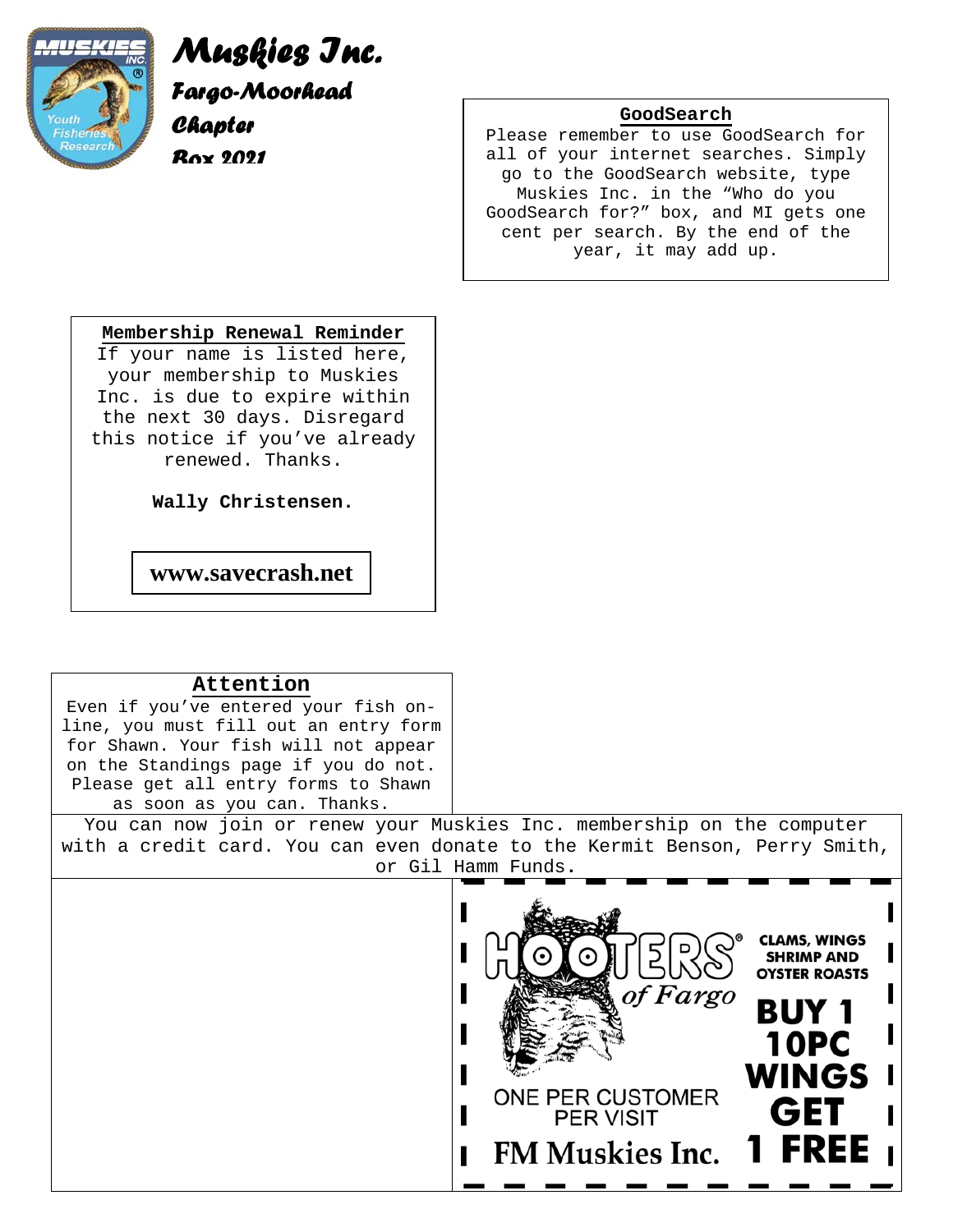#### **FM Muskie, Inc. Officers**

*President* Mark Stenger 47629 353rd Ave. Frazee, MN. 56544 218-342-2743 E-mail:stenger@eot.com

#### *Vice President*

Chris Schrom 513 12th St. E. West Fargo, ND. 58078 701-282-3920 E-mail: f11bmb@aol.com

#### *2nd Vice President*

Jon Holman 218-498-2202

#### *Secretary*

Shawn Earley 3220 12th St S, Apt 205 Moorhead, MN 56560 701-306-7228 E-mail: musky\_45@yahoo.com *Treasurer*

Rick Eagleson 1521 S 12th St Fargo, ND 58103 701-235-6536 *RVP* Brett Waldera 1656 8<sup>th</sup> St. E.

West Fargo, ND. 58078 701-298-9032 E-mail: bjwaldera@i29.net

#### **Board Of Directors**

Jon Jacobson – 701-212- 3720 Bob Collins – 218-847-7714 Ed Sweeney – 701-282-6000 Bud Anderson- 320-762-9977 Paul Haug – 701-280-2755 Jeff Cadwell – 218-234- 5633 Joe Hardy – 320-763-7755 Ben Swanson – 701-293-9643 Brian Grote – 218-790-0275 Ron Teschner- 701-642-3368

VP of Youth, Fisheries and Research Newsletter Editor/Publisher Club Photographer Research Director Brad Waldera

**At our last meeting:** I was unable to attend the October meeting but Shawn Earley was kind enough to keep me updated on some of the issues that were talked about. Thanks a lot Shawn. According to Shawn, this is what took place.

Mark Stenger mentioned that he received a letter from the Minnesota DNR thanking us for our \$1000.00 donation toward their dock purchase. The dock is for the Walker Lake fish hatchery located along the Dead River in Ottertail County.

Mark also noted that he had not heard anything regarding the public access on the south end of Detroit Lake. Hopefully it will be easier to launch from next season.

Marlo Sloan thanked our Chapter for helping with the "Women in the Outdoors" outing that we provided boats and guide service for. He said that they are already planning next year's event, and it's shaping up to be even bigger and better. Please keep that date open on your calendar to help out, as I hear it's a pretty good time.

Our biggest fundraiser of the year, Angler's Night, is going to be held on February  $7<sup>th</sup>$ . We've sent in for our permits and things are starting to fall in place. We could sure use more help in manning booths, setting up, etc. It's really fun to work at the event, and the meal is usually fantastic. If you can't help out, please at least try to sell tickets or attend. With our ongoing fish stocking of Many Point Lake, we need all the support we can get. You may also go home a winner, as we give out dozens and dozens of prizes. We'll pass along more details as we get closer to February.

Make sure to attend our December meeting, as we'll have our annual election of officers, tackle auction, and Chili feed. It will be on Dec.  $17<sup>th</sup>$ .

The 2008 Chapter Challunge will be held in the Bemidji area of Minnesota. The lakes included are Winnibigoshish, Big, Bemidji, Cass, Plantagenet, and Andrusia. Hope I spelled those right. The Challunge will take place in the last week of September, and it looks like the F-M Chapter will have at least two 6-man teams. There should be plenty of big fish caught, so mark your calendar if you're interested.

**At the Next Meeting**: We'll have our Summer Roundtable discussion.

**Brad Waldera**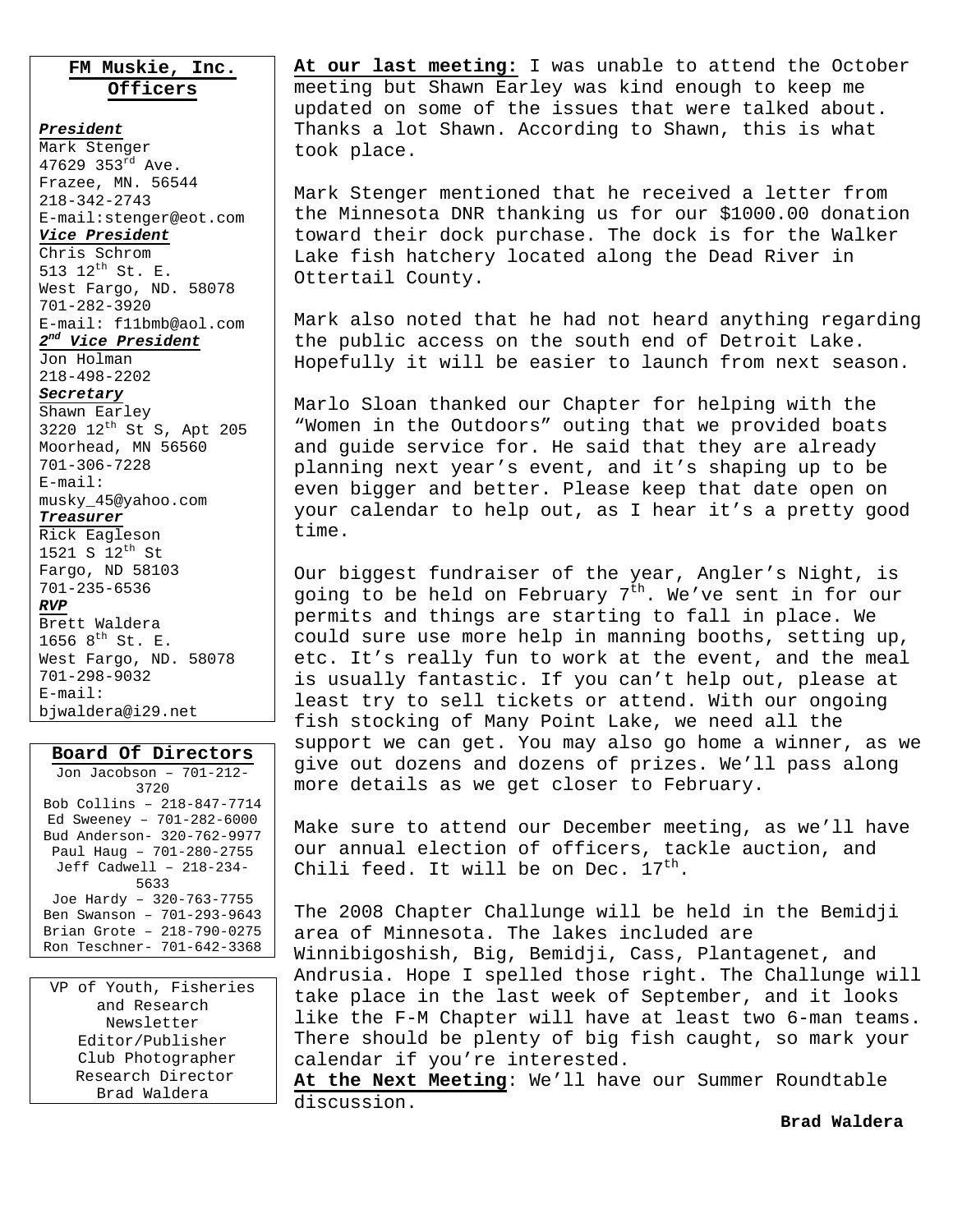### **President's Message**

Hello All,

What a fall for fishing. Not only were there lots of fish caught, but BIG fish. The big fish were crazy in Oct - Nov and I felt lucky to share my bait, boat and time with so many of you. I got to witness about 20 releases this fall. I became a very good net man, you can ask John Skarie, and he'll tell you how good.

 At the next meeting we will be accepting nominations for the Board of Directors and for officers. Please feel free to put your name in the hat. We need some more people to make this chapter work. There is more to MI than catching fish, so please try to attend the Nov meeting and consider one of the positions that will be available. Good Luck Fishing; there is still soft water. Mark Stenger Pres 02

I decided to start a Fargo-Moorhead Chapter website. You can access it by the link listed below. Look in the latest news section to see the most urgent information pertaining to our Chapter, or to find information about subjects that we didn't have room in the newsletter to mention. Right now you can check out some information about our Chapter's RVP position. Thanks.

**www.freewebs.com/fmmuskiesinc/** 

# **Upcoming Events**<br>November 26- Reqular meeting.

Regular meeting. West Fargo VFW 7pm. **December 17th**- Regular meeting. West Fargo VFW, **6:30pm start**. Don't forget this meeting starts earlier than normal as we've got a lot going on. Try to be there.



P.O. Box 389 Pelican Rapids, MN 56572

istered Representstive/Securities & services offered through EquTrust Marketing Services, LLC.\*<br>0 University Avenue, West Des Moines, IA 50266, 877 860 2904, Member SIPC.<br>impany of Farm Bureau Financial Services

**Van Raden Construction, Inc. Van Raden Properties, Inc.** 

402 35th Ave. North, Fargo, ND 58102 Phone 218-233-2731 - Fax 701-232-8073 *Serving the Fargo, Moorhead, Dilworth, Grand Forks Areas*

Apartments, Duplexes and Town Houses For Rent Manufactured Homes Rental and Sales Manufactured Home Park Lots for Rent Commercial Property For Rent and/or Build to Suit

Cold Storage Rental Spaces Available

# **JDRC Rod Builders**

**Jay Ross, Prop.** 

**RR 1 Box 153A** 

**Ortonville, MN 56278** 

**(320) 839-2727**



21001 County Hwy.21, Detroit Lakes, MN 56501



**Authorized Service Center Bob's Trolling Motor Service Motor Sales - Parts - Service** Mon - Cat Anm -10nm